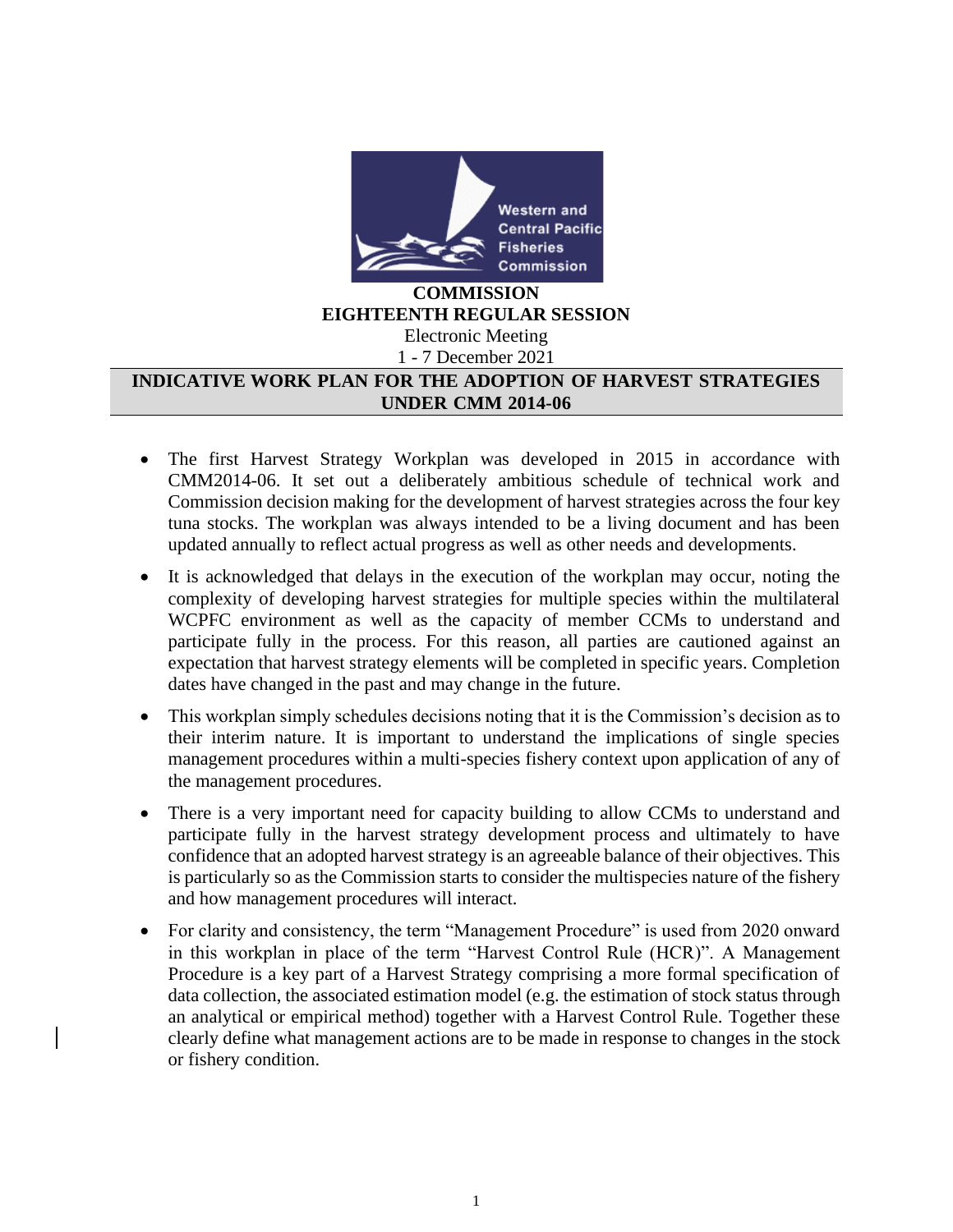## **2021 Update**

- The technical progress of the Scientific Services Provider included the refinement of the MSE framework for skipjack and South Pacific albacore and ongoing testing of management procedures for both, and the development of the mixed fishery harvest strategy framework for WCPO tuna stocks. Harvest strategy capacity building workshops were also conducted, and additional online capacity building material has been developed to try to limit the impacts of the ongoing COVID 19 pandemic.
- As in 2020, the online nature of the SC17 meeting limited the discussion of harvest strategy issues.
- The indicative plan has been extended for an additional two years to 2024.
- South Pacific Albacore and Skipjack management procedures are remain scheduled for adoption in 2022 (no change) and management procedures for yellowfin and bigeye are now scheduled for adoption in 2024 (new).
- For all species, a new task has been assigned for the SC to formally agree the operating models to be used for management strategy evaluation.
- For all species, some additional and clearer tasking has been assigned for the SC and Commission to develop and implement the monitoring strategy.

**Note:** Within the tables below, progress in earlier years is in grey. Bold items are the six elements that are referred to in CMM 2014-06 (Objectives, Reference Points, Acceptable Levels of Risk, Monitoring, Harvest Control Rules/Management Procedure and MSE). Items in brackets are related to harvest strategy development and so are part of the plan but are not one of these six elements.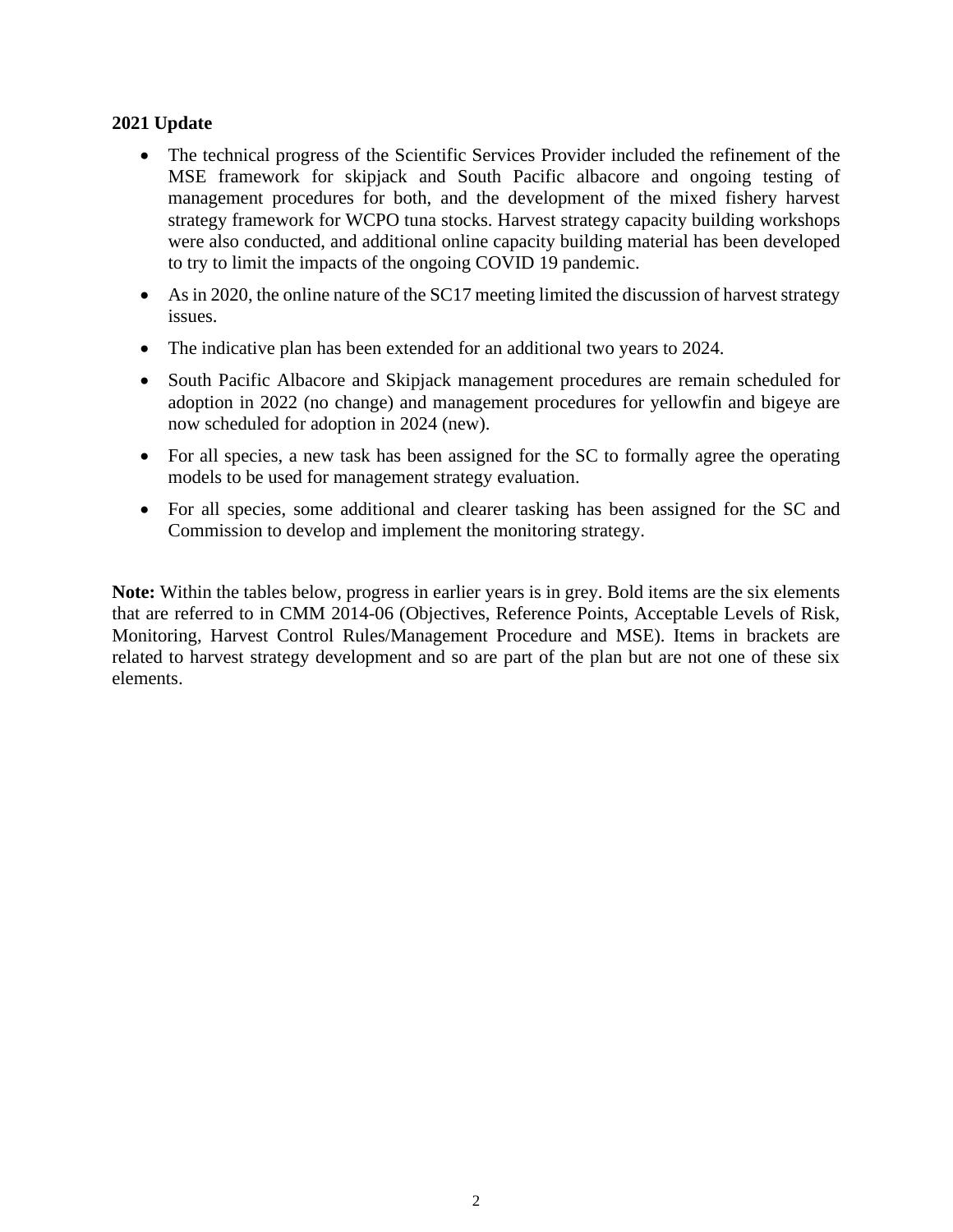|      | <b>South Pacific Albacore</b>                                                                                                 | <b>Skipiack</b>                                             | <b>Bigeve</b>                                                                                                                                         | Yellowfin |  |
|------|-------------------------------------------------------------------------------------------------------------------------------|-------------------------------------------------------------|-------------------------------------------------------------------------------------------------------------------------------------------------------|-----------|--|
| 2015 | SC provided advice on implications<br>of a range of Target Reference<br>Points for South Pacific albacore.                    | Commission agreed an interim<br>Target Reference Point (b). | Commission tasked SC to<br>determine a biologically<br>reasonable timeframe for<br>rebuilding bigeye tuna to [or<br>above] its limit reference point. |           |  |
|      | Commission agreed to workplan for the adoption of harvest strategies under CMM 2014-06 [WCPFC12 Summary Report, Attachment Y] |                                                             |                                                                                                                                                       |           |  |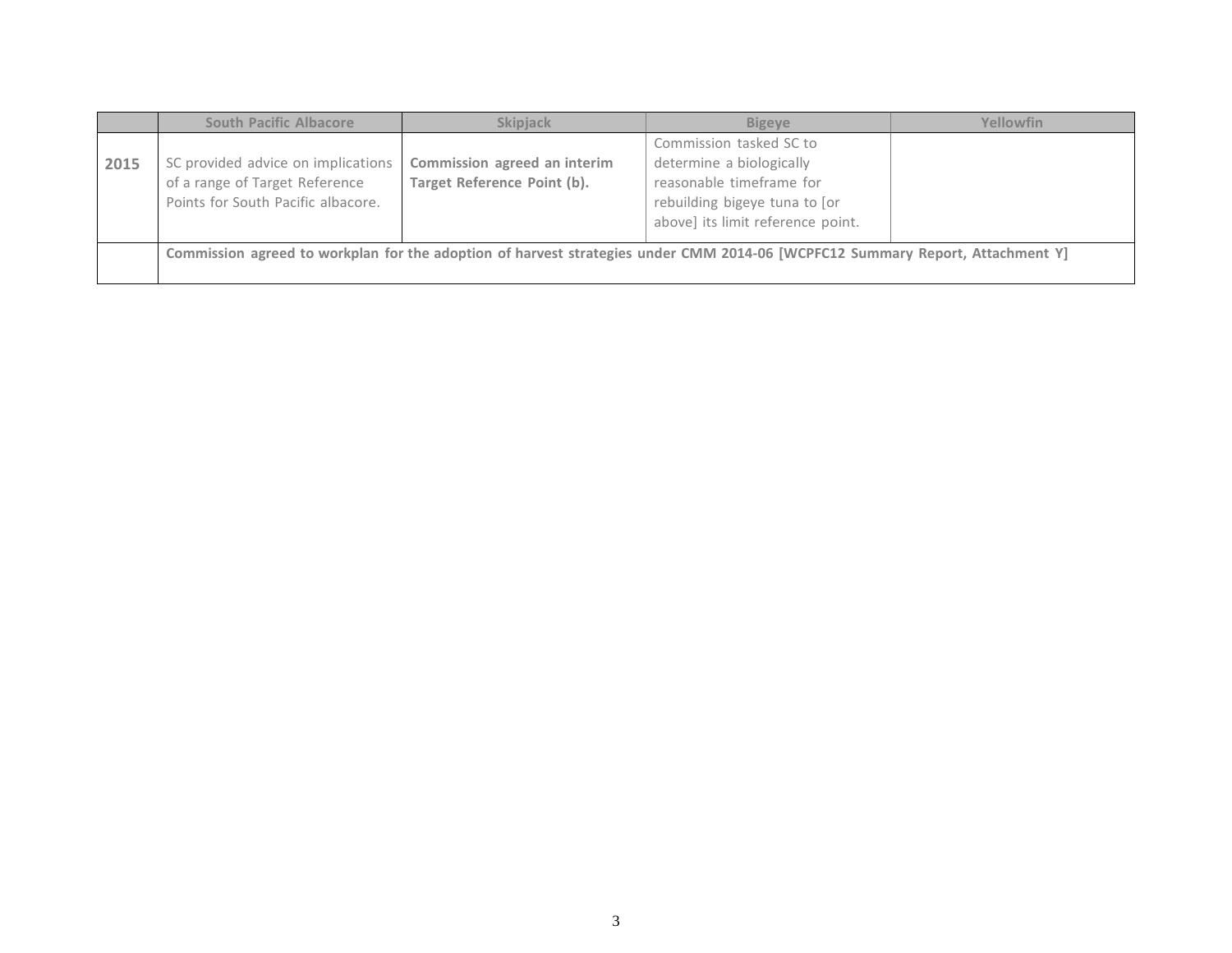|      | <b>South Pacific Albacore</b>                                                                                                                                                                                                                                                                                                                                                                                                                                                                                          | <b>Skipjack</b>                                                                                                                                                                                                                                                                                                                                                                                                                                                                                                                           | <b>Bigeye</b>                                                                                                                                                        | Yellowfin                                                                              |  |
|------|------------------------------------------------------------------------------------------------------------------------------------------------------------------------------------------------------------------------------------------------------------------------------------------------------------------------------------------------------------------------------------------------------------------------------------------------------------------------------------------------------------------------|-------------------------------------------------------------------------------------------------------------------------------------------------------------------------------------------------------------------------------------------------------------------------------------------------------------------------------------------------------------------------------------------------------------------------------------------------------------------------------------------------------------------------------------------|----------------------------------------------------------------------------------------------------------------------------------------------------------------------|----------------------------------------------------------------------------------------|--|
| 2016 | <b>Commission considered</b><br>management objectives for the<br>fishery or stock (a).<br>Performance indicators and<br>Monitoring strategy (d).                                                                                                                                                                                                                                                                                                                                                                       | <b>Commission considered</b><br>management objectives for the<br>fishery or stock (a).<br>Performance indicators and<br>Monitoring strategy (d).                                                                                                                                                                                                                                                                                                                                                                                          | <b>Commission considered</b><br>management objectives for the<br>fishery or stock (a).<br><b>Commission agreed timeframes</b><br>to rebuild stock to limit reference | <b>Commission considered</b><br>management objectives for the<br>fishery or stock (a). |  |
|      | SC provided advice on a<br>$\bullet$<br>monitoring strategy to assess<br>performance against<br>reference points.<br>SC provided advice on a range<br>$\bullet$<br>of performance indicators to<br>evaluate performance of<br>harvest control rules.<br>Commission tasked SPC/SC to<br>$\qquad \qquad \bullet$<br>develop interim performance<br>indicators to evaluate harvest<br>control rules.<br>[Commission agree to a<br>$\bullet$<br>monitoring strategy to assess<br>performance against reference<br>points.] | SC provided advice on a<br>$\bullet$<br>monitoring strategy to assess<br>performance against<br>reference points.<br>SC provide advice on a range<br>$\bullet$<br>of performance indicators to<br>evaluate performance of<br>harvest control rules.<br>Commission agreed interim<br>$\bullet$<br>performance indicators to<br>evaluate harvest control rules.<br>[see WCPFC13 Summary<br><b>Report Attachment M]</b><br>[Commission agree to a<br>$\bullet$<br>monitoring strategy to assess<br>performance against reference<br>points.] | point. [see page 8 of HSW]                                                                                                                                           |                                                                                        |  |
|      |                                                                                                                                                                                                                                                                                                                                                                                                                                                                                                                        | Commission agreed on interim maximum acceptable risk level for breaching the LRP (c). [see page 8 of HSW]                                                                                                                                                                                                                                                                                                                                                                                                                                 |                                                                                                                                                                      |                                                                                        |  |
|      |                                                                                                                                                                                                                                                                                                                                                                                                                                                                                                                        | Commission agreed to a refined workplan for the adoption of harvest strategies under CMM 2014-06 [WCPFC13 Summary Report Attachment N]                                                                                                                                                                                                                                                                                                                                                                                                    |                                                                                                                                                                      |                                                                                        |  |
|      | <b>Progress Summary:</b>                                                                                                                                                                                                                                                                                                                                                                                                                                                                                               |                                                                                                                                                                                                                                                                                                                                                                                                                                                                                                                                           |                                                                                                                                                                      |                                                                                        |  |
|      | Recognised the need for some harvest strategy elements to be adopted as 'interim' noting that they be reconsidered as the harvest strategy                                                                                                                                                                                                                                                                                                                                                                             |                                                                                                                                                                                                                                                                                                                                                                                                                                                                                                                                           |                                                                                                                                                                      |                                                                                        |  |
|      | process develops.                                                                                                                                                                                                                                                                                                                                                                                                                                                                                                      |                                                                                                                                                                                                                                                                                                                                                                                                                                                                                                                                           |                                                                                                                                                                      |                                                                                        |  |
|      |                                                                                                                                                                                                                                                                                                                                                                                                                                                                                                                        | Considered management objectives for the fisheries or stocks and made progress on identifying performance measures for tropical purse seine                                                                                                                                                                                                                                                                                                                                                                                               |                                                                                                                                                                      |                                                                                        |  |
|      |                                                                                                                                                                                                                                                                                                                                                                                                                                                                                                                        | fisheries. For South Pacific albacore acknowledged the benefit of SPC adapting the same list of indicators to further similar work for south Pacific                                                                                                                                                                                                                                                                                                                                                                                      |                                                                                                                                                                      |                                                                                        |  |
|      | albacore. Commenced some early discussions on the relationship between harvest strategies for the different species and multispecies issues.                                                                                                                                                                                                                                                                                                                                                                           |                                                                                                                                                                                                                                                                                                                                                                                                                                                                                                                                           |                                                                                                                                                                      |                                                                                        |  |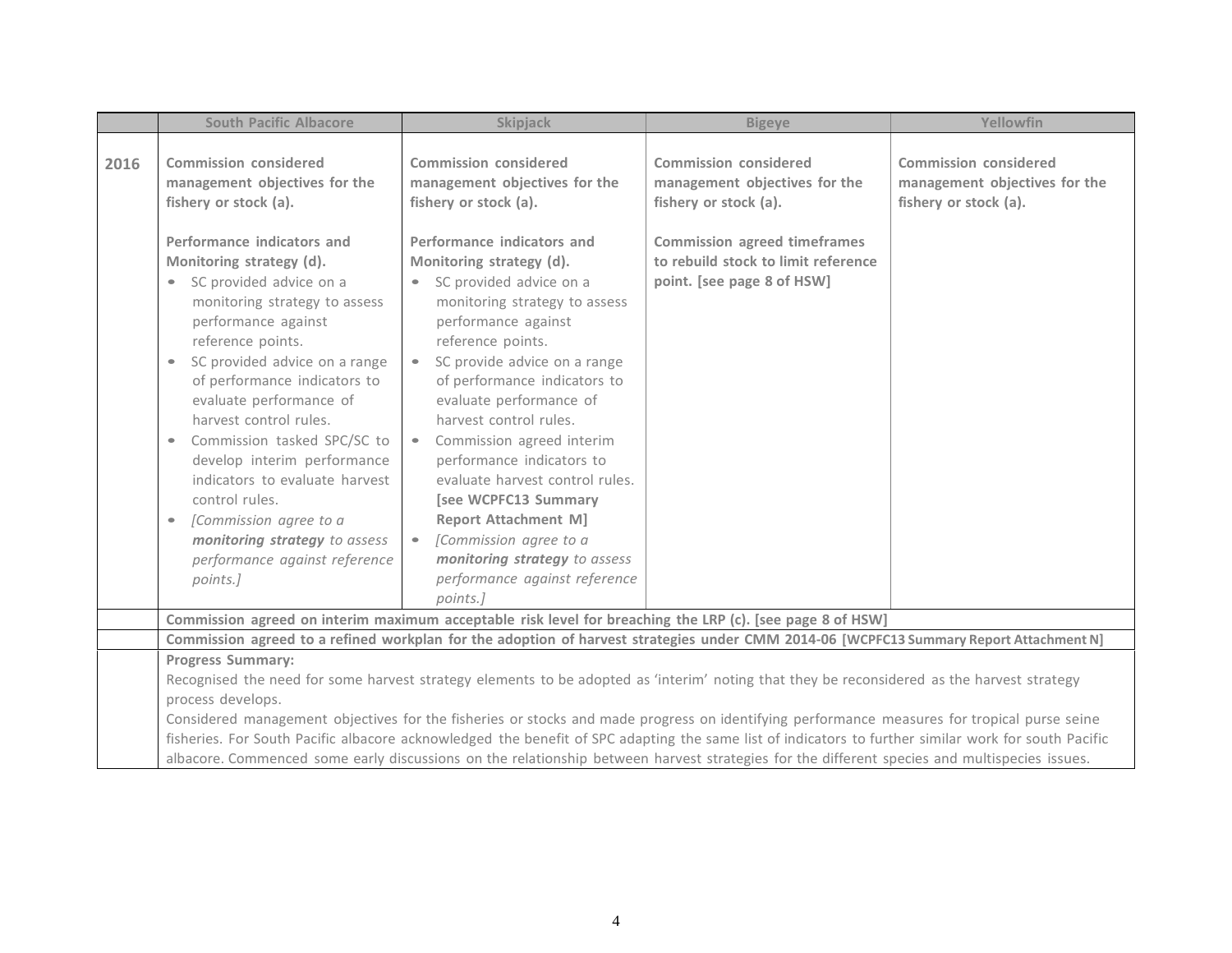|      | <b>South Pacific Albacore</b>                                                                                                                                                                                                                                                                                                                                                         | <b>Skipjack</b>                                                                                                                                                                                                                                                                                                                     | <b>Bigeye</b>                                                                                                                                                                                                                                                                                                                                                                                                                                                                                                                                                                                                                                                                                                                                                                                                                                                                                                                                                                                           | Yellowfin                                                                                                                                                                                                                                                                                                                                                     |
|------|---------------------------------------------------------------------------------------------------------------------------------------------------------------------------------------------------------------------------------------------------------------------------------------------------------------------------------------------------------------------------------------|-------------------------------------------------------------------------------------------------------------------------------------------------------------------------------------------------------------------------------------------------------------------------------------------------------------------------------------|---------------------------------------------------------------------------------------------------------------------------------------------------------------------------------------------------------------------------------------------------------------------------------------------------------------------------------------------------------------------------------------------------------------------------------------------------------------------------------------------------------------------------------------------------------------------------------------------------------------------------------------------------------------------------------------------------------------------------------------------------------------------------------------------------------------------------------------------------------------------------------------------------------------------------------------------------------------------------------------------------------|---------------------------------------------------------------------------------------------------------------------------------------------------------------------------------------------------------------------------------------------------------------------------------------------------------------------------------------------------------------|
| 2017 | Performance indicators and<br>Monitoring strategy (d).<br>SC provided advice on a range<br>$\bullet$<br>of performance indicators for<br>the Southern Longline Fishery<br>to evaluate performance of<br>harvest control rules.<br>Commission noted<br>$\qquad \qquad \bullet$<br>performance indicators for<br>the Southern Longline Fishery<br>to evaluate harvest control<br>rules. | Develop harvest control rules (e)<br>and<br>Management strategy evaluation<br>(f).<br>SC provide advice on<br>$\bullet$<br>candidate harvest control<br>rules based on agreed<br>reference points<br>(ongoing).<br>Commission consider advice<br>$\qquad \qquad \bullet$<br>on progress towards harvest<br>control rules (ongoing). | Performance indicators and<br>Monitoring strategy (d).<br>SC provide advice on a range<br>$\bullet$<br>of performance indicators for<br>the Tropical Longline Fishery<br>to evaluate performance of<br>harvest control rules.<br>Commission noted<br>$\bullet$<br>performance indicators for the<br>Tropical Longline Fishery to<br>evaluate harvest control rules<br>[SC report on BET status following<br>updated assessment.]<br>[SC and SPC provide advice to the<br>Commission on the likely<br>outcomes of revised tropical tuna<br>measure.]                                                                                                                                                                                                                                                                                                                                                                                                                                                     | Performance indicators and<br>Monitoring strategy (d).<br>• SC provide advice on a range<br>of performance indicators<br>for the Tropical Longline<br>Fishery to evaluate<br>performance of harvest<br>control rules.<br>Commission noted<br>$\bullet$<br>performance indicators for<br>the Tropical Longline Fishery<br>to evaluate harvest control<br>rules |
|      | Consider management objectives for stocks and fisheries (a).                                                                                                                                                                                                                                                                                                                          |                                                                                                                                                                                                                                                                                                                                     |                                                                                                                                                                                                                                                                                                                                                                                                                                                                                                                                                                                                                                                                                                                                                                                                                                                                                                                                                                                                         |                                                                                                                                                                                                                                                                                                                                                               |
|      | <b>Progress Summary:</b><br>$\bullet$<br>$\bullet$<br>$\bullet$<br>$\bullet$<br>dialogue.                                                                                                                                                                                                                                                                                             |                                                                                                                                                                                                                                                                                                                                     | Noted candidate performance indicators for the Southern Longline Fishery and the Tropical Longline fishery to evaluate harvest control rules.<br>Agreed on actions to prioritise the development and adoption of a Target Reference Point for south Pacific albacore at WCPFC15.<br>Recognized the importance of developing harvest strategies for key stocks in the WCPO. The Commission recognized that this work requires the<br>consideration of fisheries managers and scientists at different stages. The Commission notes that the time required for harvest strategy<br>discussions is substantial but will also vary from year to year and the Commission recognized the need for this to be accommodated.<br>Agreed to reprioritise as needed the annual agenda of the Commission and Scientific Committee to allow sufficient additional time for<br>consideration of harvest strategy issues. In addition WCPFC recognised that there may also be a need for a dedicated science/management |                                                                                                                                                                                                                                                                                                                                                               |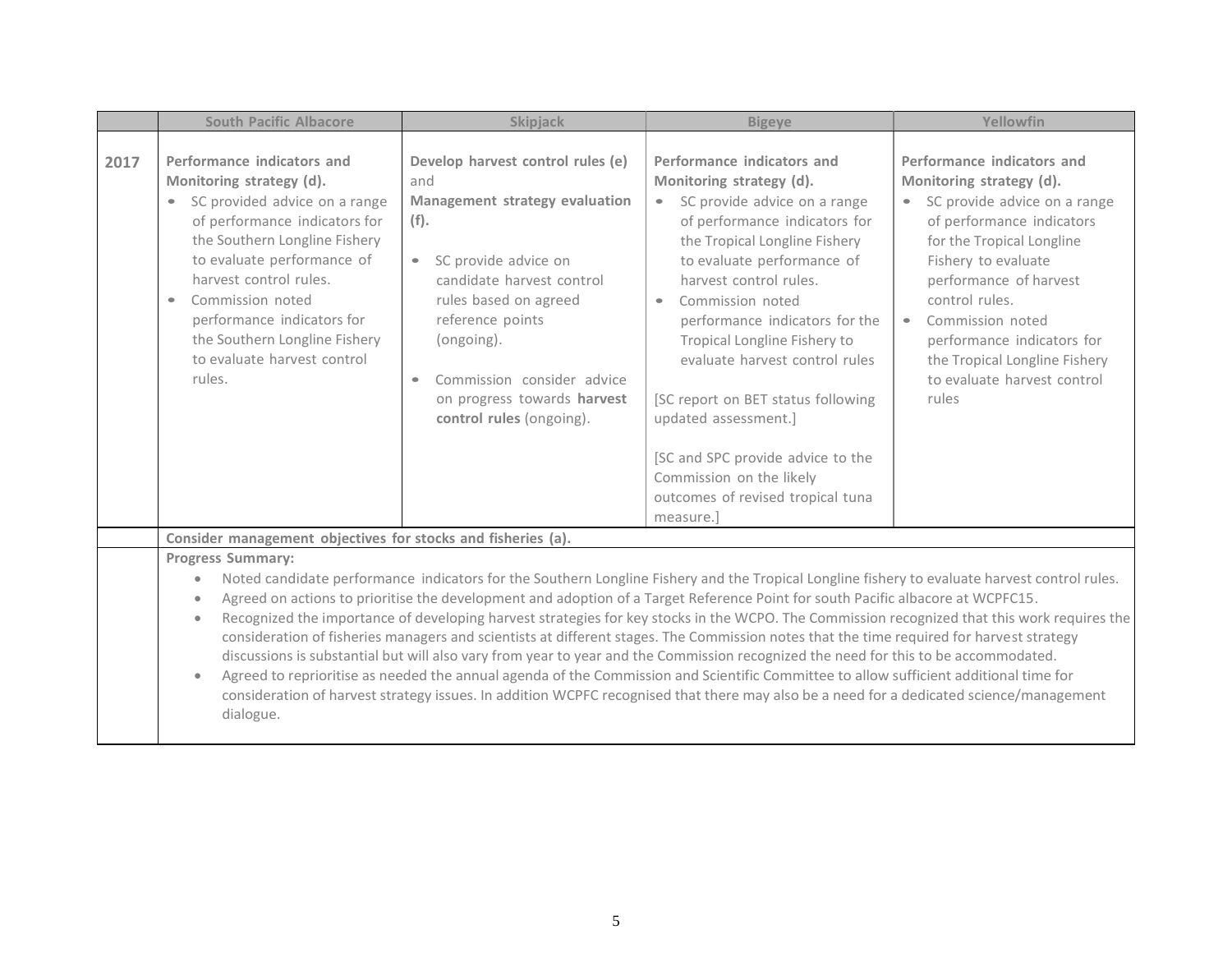|      | <b>South Pacific Albacore</b>                                                                                                                                                                                                                                                                                                                                                                                                                                                                                                                       | <b>Skipjack</b>                                                                                                                                                                                                                                                                                                                                                              | <b>Bigeye</b>                                                                                                                                                                                                                                                                                                           | Yellowfin                                                                                                                                                      |
|------|-----------------------------------------------------------------------------------------------------------------------------------------------------------------------------------------------------------------------------------------------------------------------------------------------------------------------------------------------------------------------------------------------------------------------------------------------------------------------------------------------------------------------------------------------------|------------------------------------------------------------------------------------------------------------------------------------------------------------------------------------------------------------------------------------------------------------------------------------------------------------------------------------------------------------------------------|-------------------------------------------------------------------------------------------------------------------------------------------------------------------------------------------------------------------------------------------------------------------------------------------------------------------------|----------------------------------------------------------------------------------------------------------------------------------------------------------------|
| 2018 | Agree Target Reference Point (b).<br>Commission agree a TRP for<br>south pacific albacore.<br>Develop harvest control rules (e)<br>and<br>Management strategy evaluation<br>(f)<br>SC provide advice on<br>$\bullet$<br>performance of candidate<br>harvest control rules.<br>(ongoing).<br>TCC consider the implications<br>$\bullet$<br>of candidate harvest control<br>rules. (ongoing).<br>Commission consider advice<br>$\bullet$<br>on progress towards harvest<br>control rules. (ongoing).<br>[SC updated advice on SP albacore<br>status.] | Develop harvest control rules (e)<br>and<br>Management strategy evaluation<br>(f)<br>SC provide advice on<br>$\bullet$<br>performance of candidate<br>harvest control rules.<br>(ongoing).<br>• TCC consider the implications<br>of candidate harvest control<br>rules. (ongoing).<br>Commission consider advice<br>on progress towards harvest<br>control rules. (ongoing). | [SC updated advice on BET status.]<br>[SC and SPC provide advice to the<br>Commission on the likely<br>outcomes of revised tropical tuna<br>measure.]<br>[SC and Commission discussion of<br>management objectives for<br>fisheries and/or stocks, and<br>subsequent development of<br>candidate TRPs for BET and YFT.] | [SC and Commission discussion of<br>management objectives for<br>fisheries and/or stocks, and<br>subsequent development of<br>candidate TRPs for BET and YFT.] |
|      | Consider management objectives for stocks and fisheries (a).<br><b>Progress Summary:</b><br>$\bullet$                                                                                                                                                                                                                                                                                                                                                                                                                                               | An interim target reference point (TRP) for south Pacific albacore (0.56 SBF=0) was agreed.                                                                                                                                                                                                                                                                                  |                                                                                                                                                                                                                                                                                                                         |                                                                                                                                                                |
|      | $\bullet$                                                                                                                                                                                                                                                                                                                                                                                                                                                                                                                                           |                                                                                                                                                                                                                                                                                                                                                                              | The Commission agreed to hold a 6-day annual meeting in 2019 with additional time devoted for the Commission to discuss harvest strategies.                                                                                                                                                                             |                                                                                                                                                                |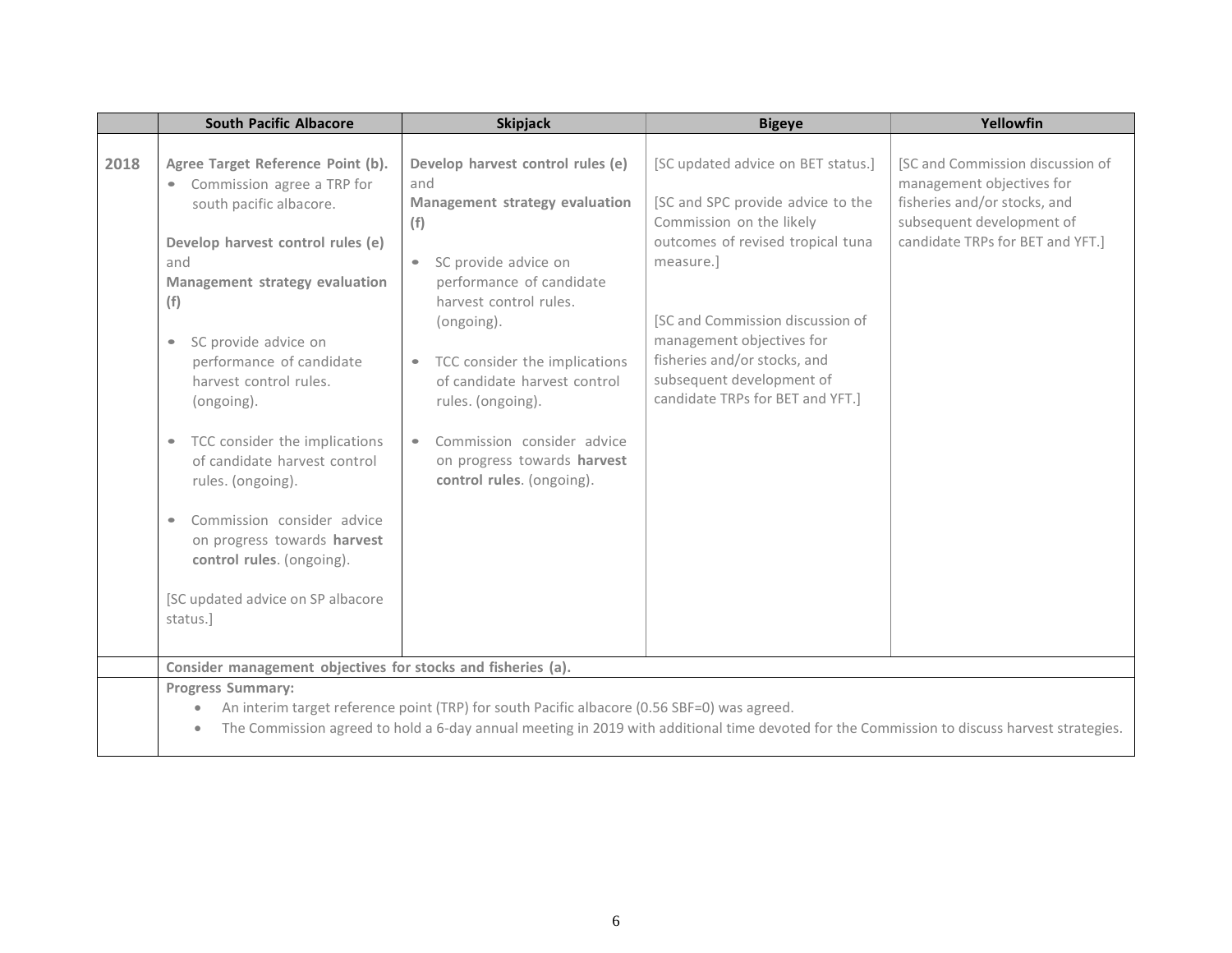|      | <b>South Pacific Albacore</b>                                                                                                                                                                                                                                                                                                                                                                                                                                                                                                                                  | <b>Skipjack</b>                                                                                                                                                                                                                                                                                                                                                                                                                                                                                                                                                                                                      | <b>Bigeye</b>                                                                                                                                                                                                   | Yellowfin                                                                                                                                                                                                  |
|------|----------------------------------------------------------------------------------------------------------------------------------------------------------------------------------------------------------------------------------------------------------------------------------------------------------------------------------------------------------------------------------------------------------------------------------------------------------------------------------------------------------------------------------------------------------------|----------------------------------------------------------------------------------------------------------------------------------------------------------------------------------------------------------------------------------------------------------------------------------------------------------------------------------------------------------------------------------------------------------------------------------------------------------------------------------------------------------------------------------------------------------------------------------------------------------------------|-----------------------------------------------------------------------------------------------------------------------------------------------------------------------------------------------------------------|------------------------------------------------------------------------------------------------------------------------------------------------------------------------------------------------------------|
| 2019 | Develop harvest control rules (e)<br>and<br>Management strategy evaluation<br>(f)<br>SC provided advice on<br>$\bullet$<br>performance of candidate<br>harvest control rules.<br>(ongoing).<br>TCC considered the<br>$\bullet$<br>implications of candidate<br>harvest control rules.<br>(ongoing).<br>Commission considered<br>$\bullet$<br>advice on progress towards<br>harvest control rules.<br>(ongoing).<br>[Science Service Provider<br>identified a range of alternative<br>catch pathways to the interim<br>TRP and timeframes that achieve<br>this] | Develop harvest control rules (e)<br>and<br>Management strategy evaluation<br>(f)<br>• SC provided advice on<br>performance of candidate<br>harvest control rules.<br>(ongoing).<br>• TCC considered the<br>implications of candidate<br>harvest control rules.<br>(ongoing).<br>Commission considered<br>$\bullet$<br>advice on progress towards<br>harvest control rules.<br>(ongoing).<br>["TRP shall be reviewed by the<br>Commission no later than 2019" -<br>CMM 2015-06]<br>[Updated stock assessment<br>considered by SC15]<br>[SC advised on required analyses<br>to support TRP review]                    | Target Reference Point (b).<br>SC provided advice on<br>$\bullet$<br>potential Target Reference<br>Points for bigeye.<br>Commission considered<br>$\bullet$<br>potential Target Reference<br>Points for bigeye. | Target Reference Point (b).<br>• SC provided advice on<br>potential Target Reference<br>Points for yellowfin.<br>Commission considered<br>$\bullet$<br>potential Target Reference<br>Points for yellowfin. |
|      | Consider management objectives for stocks and fisheries (a).                                                                                                                                                                                                                                                                                                                                                                                                                                                                                                   |                                                                                                                                                                                                                                                                                                                                                                                                                                                                                                                                                                                                                      |                                                                                                                                                                                                                 |                                                                                                                                                                                                            |
|      | <b>Progress Summary:</b>                                                                                                                                                                                                                                                                                                                                                                                                                                                                                                                                       | A range of harvest strategy related research was presented and discussed by WCPFC16.<br>Research and technical documents in areas requested for 2019 are available on the SC15 and WCPFC16 websites.<br>The harvest strategy workplan was subject to a substantial review and update at WCPFC16 to reflect decisions taken (or deferred) at WCPFC16.<br>A schedule of research and technical work was identified to support the consideration of TRPs for skipjack (a revision), bigeye and yellowfin.<br>Science Service Provider to review potential options to capture multi species issues under the HS process. |                                                                                                                                                                                                                 |                                                                                                                                                                                                            |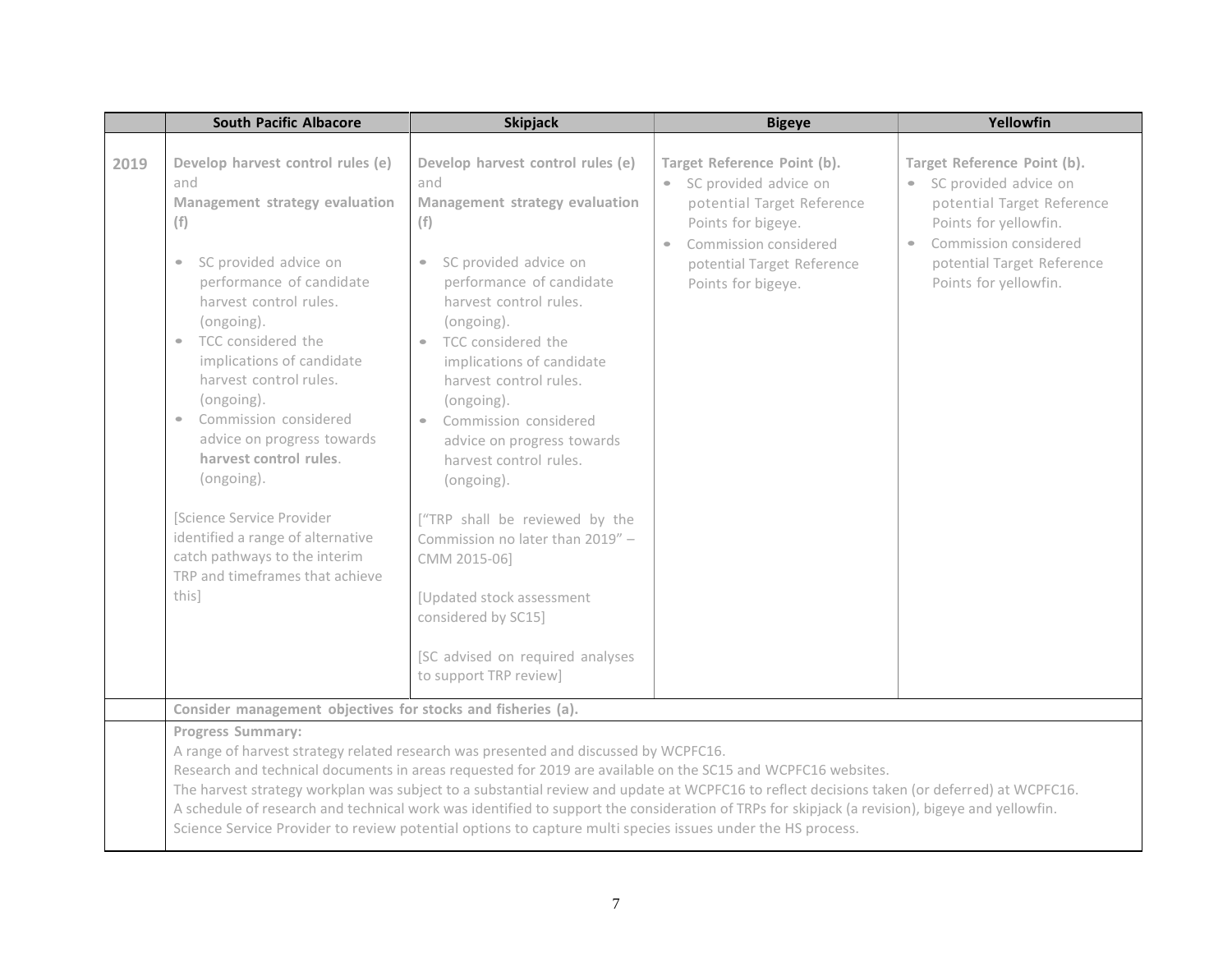|      | <b>South Pacific Albacore</b>                                                                                                                        | <b>Skipjack</b>                                                                                                                                                                                                                                                 | <b>Bigeye</b>                                                                                                                                                                                                                                                                                                                                                                                                                                                                      | Yellowfin                                                                                                                                                                                                                                                                                                                                                                                                                                                                       |
|------|------------------------------------------------------------------------------------------------------------------------------------------------------|-----------------------------------------------------------------------------------------------------------------------------------------------------------------------------------------------------------------------------------------------------------------|------------------------------------------------------------------------------------------------------------------------------------------------------------------------------------------------------------------------------------------------------------------------------------------------------------------------------------------------------------------------------------------------------------------------------------------------------------------------------------|---------------------------------------------------------------------------------------------------------------------------------------------------------------------------------------------------------------------------------------------------------------------------------------------------------------------------------------------------------------------------------------------------------------------------------------------------------------------------------|
| 2020 | Develop management procedures<br>(e)<br>and<br>Management strategy evaluation<br>(f)<br>Consider management objectives for stocks and fisheries (a). | Develop management procedures<br>(e)<br>and<br>Management strategy evaluation<br>(f)<br>$\bullet$<br>[Scientific Committee provide, and<br>Commission consider, advice on<br>range of issues pertaining to the<br>formulation of a revised TRP for<br>skipjack] | <b>Consider Target Reference Point</b><br>(b).<br>Scientific Committee provide<br>$\bullet$<br>advice on range of issues<br>pertaining to the formulation<br>of a TRP for bigeye.<br>Commission consider SC advice<br>$\bullet$<br>on range of issues pertaining to<br>the formulation of a TRP for<br>bigeye.<br>[Initiate development of<br>multispecies framework in advance<br>of further harvest strategy<br>development]<br>[Updated stock assessment<br>considered by SC16] | <b>Consider Target Reference Point</b><br>(b).<br>• Scientific Committee provide<br>advice on range of issues<br>pertaining to the formulation<br>of a TRP for yellowfin.<br>Commission consider SC advice<br>$\bullet$ .<br>on range of issues pertaining<br>to the formulation of a TRP for<br>yellowfin.<br>[Initiate development of<br>multispecies framework in advance<br>of further harvest strategy<br>development]<br>[Updated stock assessment<br>considered by SC16] |
|      |                                                                                                                                                      |                                                                                                                                                                                                                                                                 |                                                                                                                                                                                                                                                                                                                                                                                                                                                                                    |                                                                                                                                                                                                                                                                                                                                                                                                                                                                                 |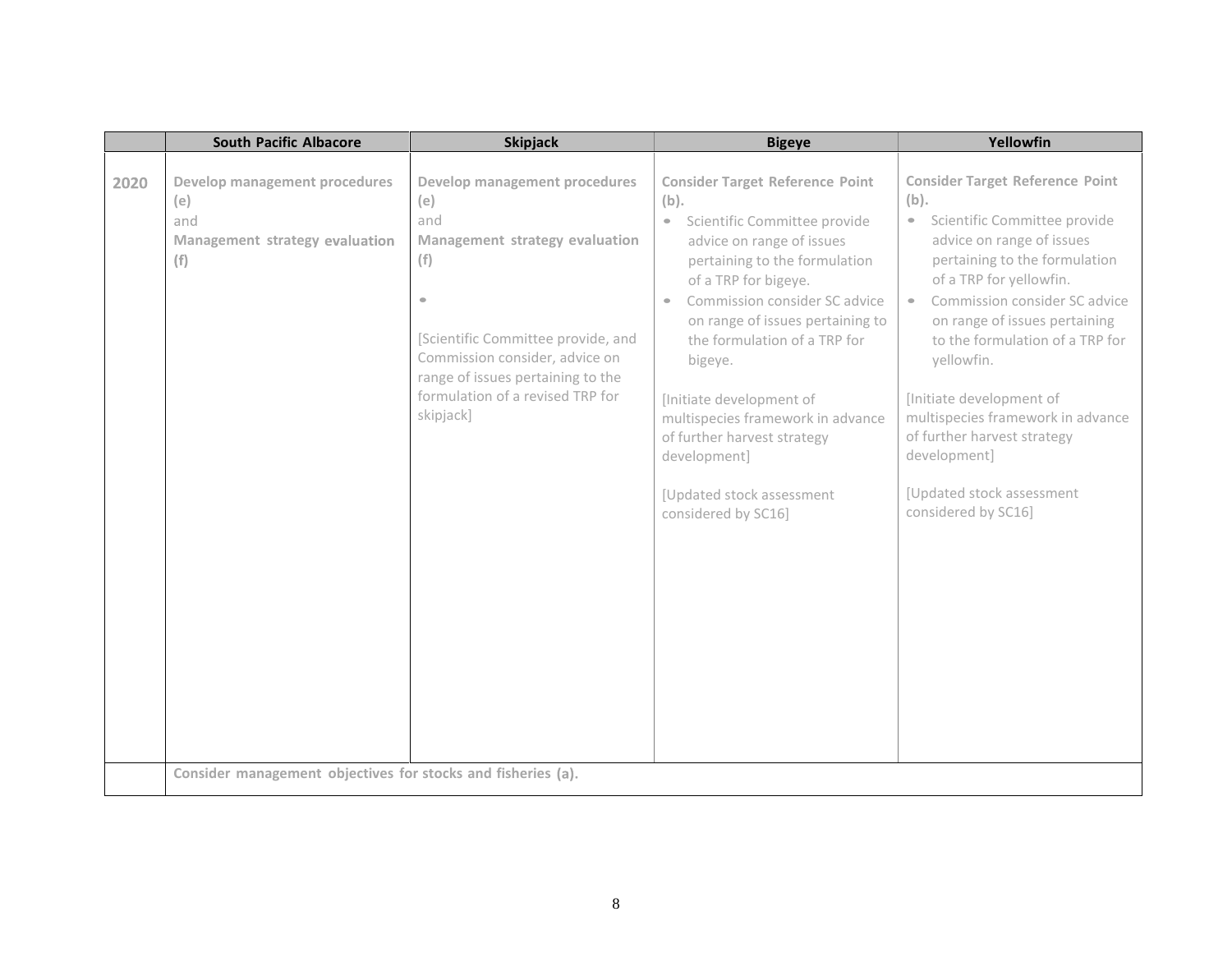|      | <b>South Pacific Albacore</b>                                                                                                                                                                                                                                                                                                                                                                                                                                                                                                     | <b>Skipjack</b>                                                                                                                                                                                                                                                                                                                                                                                                                                                                                                                                                                                                 | <b>Bigeye</b>                                                                                                                                                                                                                                                                        | Yellowfin                                                                                                                                                                                                                                                                                 |
|------|-----------------------------------------------------------------------------------------------------------------------------------------------------------------------------------------------------------------------------------------------------------------------------------------------------------------------------------------------------------------------------------------------------------------------------------------------------------------------------------------------------------------------------------|-----------------------------------------------------------------------------------------------------------------------------------------------------------------------------------------------------------------------------------------------------------------------------------------------------------------------------------------------------------------------------------------------------------------------------------------------------------------------------------------------------------------------------------------------------------------------------------------------------------------|--------------------------------------------------------------------------------------------------------------------------------------------------------------------------------------------------------------------------------------------------------------------------------------|-------------------------------------------------------------------------------------------------------------------------------------------------------------------------------------------------------------------------------------------------------------------------------------------|
| 2021 | Develop management procedures<br>(e)<br>and<br>Management strategy evaluation<br>(f)<br>SC provide advice on<br>$\bullet$<br>performance of candidate<br>management procedures.<br>TCC consider the implications<br>$\bullet$<br>of candidate management<br>procedures.<br>Commission consider and<br>$\bullet$<br>refine a candidate set of<br>management procedures.<br>Updated stock assessment<br>considered by SC17]<br>[Potential update of TRP following<br>assessment and in accordance with<br>WCPFC15 adopted approach] | Develop management procedures<br>(e)<br>and<br>Management strategy evaluation<br>(f)<br>SC provide advice on<br>performance of candidate<br>management procedures.<br>• TCC consider the implications<br>of candidate management<br>procedures.<br>Commission consider and<br>$\bullet$<br>refine a candidate set of<br>management procedures.<br>Develop and implement relevant<br>elements of the monitoring<br>strategy.<br>Scientific Committee provide, and<br>Commission consider, an update to<br>paper WCPFC17-2020-11 to<br>include additional candidate<br>skipjack TRPs of 36, 38 and 40<br>$%SBF=0$ | [Development of multispecies<br>framework in advance of further<br>harvest strategy development]<br>Agree Target Reference Point (b).<br>SC provide advice on<br>potential Target Reference<br>Points for bigeye.<br>[Economic and other analysis to<br>support TRP decision making] | [Development of multispecies<br>framework in advance of further<br>harvest strategy development]<br>Agree Target Reference Point (b).<br>• SC provide advice on<br>potential Target Reference<br>Points for yellowfin.<br>[Economic and other analysis to<br>support TRP decision making] |
|      | Consider management objectives for stocks and fisheries (a).                                                                                                                                                                                                                                                                                                                                                                                                                                                                      |                                                                                                                                                                                                                                                                                                                                                                                                                                                                                                                                                                                                                 |                                                                                                                                                                                                                                                                                      |                                                                                                                                                                                                                                                                                           |
|      | (Secretariat)                                                                                                                                                                                                                                                                                                                                                                                                                                                                                                                     | Progress Summary: See WCPFC18-2021-23-rev1 Reference Document on the Progress of the Harvest Strategy Workplan Under CMM 2014-06                                                                                                                                                                                                                                                                                                                                                                                                                                                                                |                                                                                                                                                                                                                                                                                      |                                                                                                                                                                                                                                                                                           |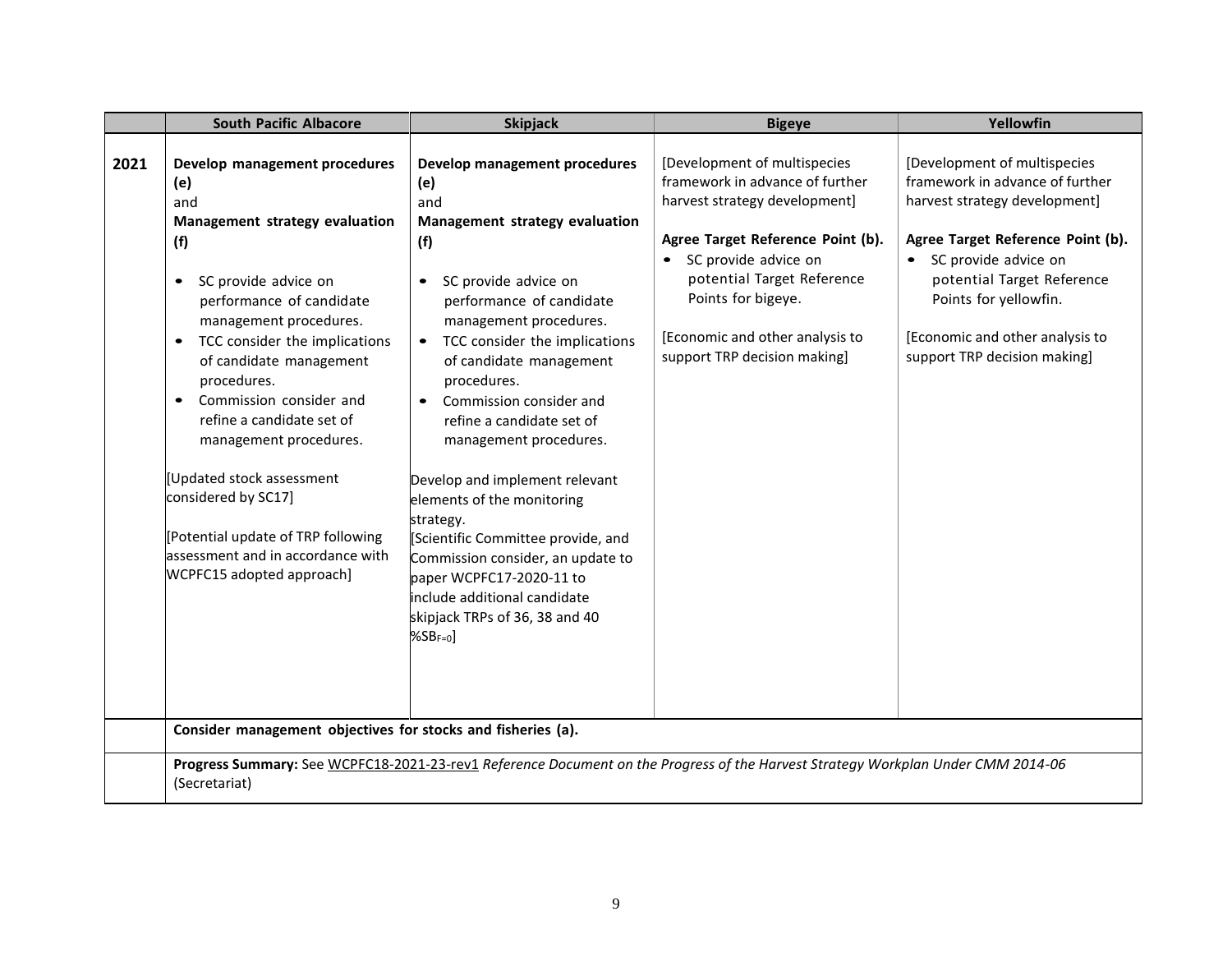|      | <b>South Pacific Albacore</b>                                                                                                                                                                                                                                                                                                                                                                                                                                            | <b>Skipjack</b>                                                                                                                                                                                                                                                                                                                                                                                                                                                                                                                              | <b>Bigeye</b>                                                                                                                                                                                                                                                                                                                                   | Yellowfin                                                                                                                                                                                                                                                                                                                                                  |
|------|--------------------------------------------------------------------------------------------------------------------------------------------------------------------------------------------------------------------------------------------------------------------------------------------------------------------------------------------------------------------------------------------------------------------------------------------------------------------------|----------------------------------------------------------------------------------------------------------------------------------------------------------------------------------------------------------------------------------------------------------------------------------------------------------------------------------------------------------------------------------------------------------------------------------------------------------------------------------------------------------------------------------------------|-------------------------------------------------------------------------------------------------------------------------------------------------------------------------------------------------------------------------------------------------------------------------------------------------------------------------------------------------|------------------------------------------------------------------------------------------------------------------------------------------------------------------------------------------------------------------------------------------------------------------------------------------------------------------------------------------------------------|
| 2022 | Develop management procedures<br>(e)<br>and<br>Management strategy evaluation<br>(f)<br>SC agree the operating models<br>$\bullet$<br>for MSE.<br>SC provide advice on<br>$\bullet$<br>performance of candidate<br>management procedures.<br>SC provides advice on relevant<br>elements of the monitoring<br>strategy.<br>TCC consider the implications of<br>$\bullet$<br>candidate management<br>procedures.<br>Commission review and adopt a<br>management procedure. | Complete review of the Target<br>Reference Point.<br>Develop management procedures<br>(e)<br>and<br>Management strategy evaluation<br>(f)<br>SC agree the operating models<br>for MSE.<br>• SC provide advice on<br>performance of candidate<br>management procedures.<br>SC provides advice on relevant<br>elements of the monitoring<br>strategy.<br>TCC consider the implications of<br>candidate management<br>procedures.<br>Commission review and adopt a<br>management procedure.<br>[Updated stock assessment<br>considered by SC18] | Agree Target Reference Point (b).<br>Commission agree a TRP for<br>bigeye<br>[Continue development of<br>multispecies framework]<br>Develop management procedures<br>(e)<br>and<br>Management strategy evaluation<br>(f)<br>SC provide advice on potential<br>management procedures.<br>[YFT peer review. Relevant to BET<br>operating models.] | Agree Target Reference Point (b).<br>• Commission agree a TRP for<br>bigeye<br>[Continue development of<br>multispecies framework]<br>Develop management procedures<br>(e)<br>and<br>Management strategy evaluation<br>(f)<br>SC provide advice on potential<br>management procedures.<br>$\bullet$<br>[YFT peer review. Relevant to<br>operating models.] |
|      | <b>Progress Summary:</b>                                                                                                                                                                                                                                                                                                                                                                                                                                                 |                                                                                                                                                                                                                                                                                                                                                                                                                                                                                                                                              |                                                                                                                                                                                                                                                                                                                                                 |                                                                                                                                                                                                                                                                                                                                                            |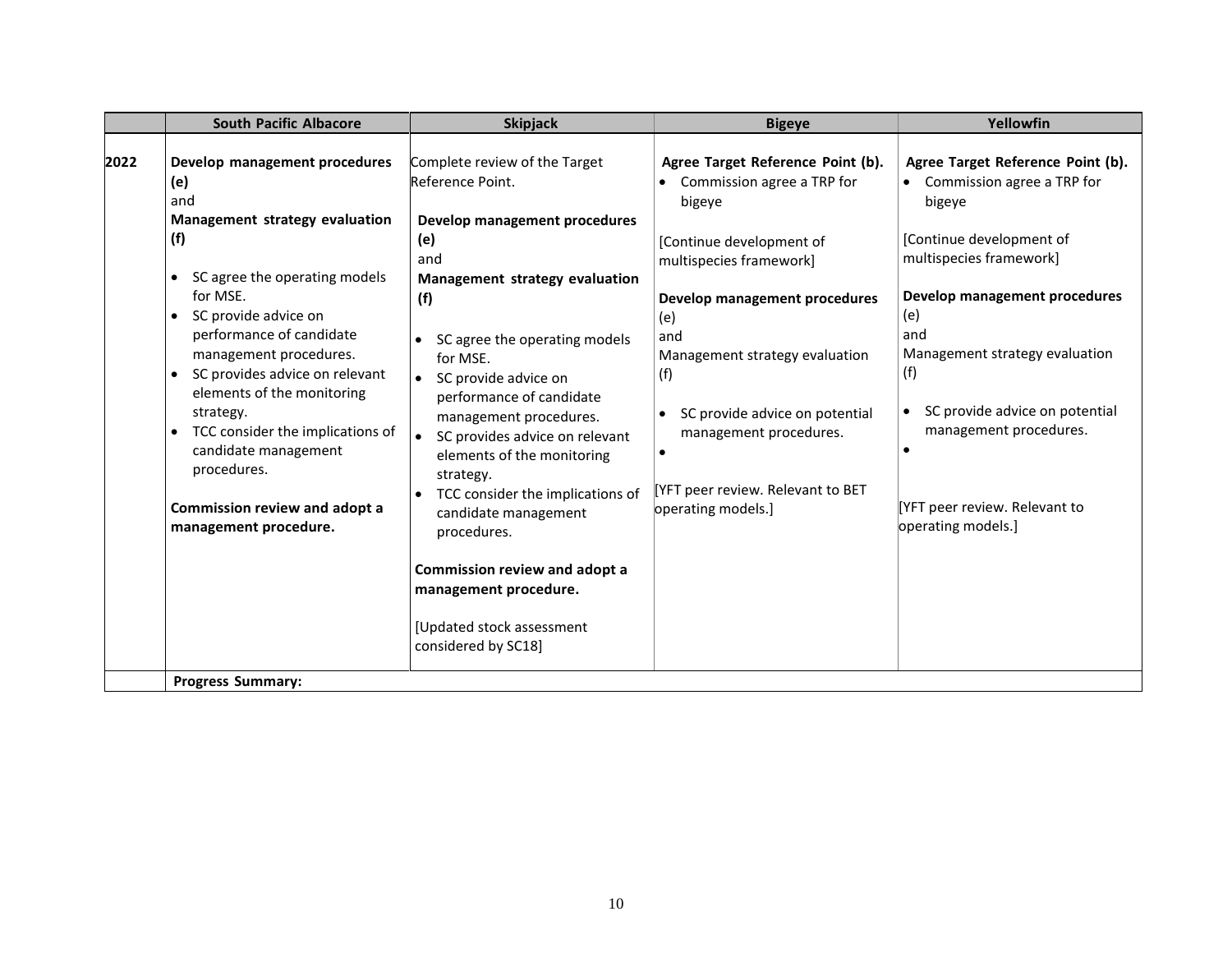|      | <b>South Pacific Albacore</b>                                                                                                                                                      | <b>Skipjack</b>                                                                                                                                                                    | <b>Bigeye</b>                                                                                                                                                                                                                                                                                                                                                                                                                                                                       | Yellowfin                                                                                                                                                                                                                                                                                                                                                                                                                                                                           |
|------|------------------------------------------------------------------------------------------------------------------------------------------------------------------------------------|------------------------------------------------------------------------------------------------------------------------------------------------------------------------------------|-------------------------------------------------------------------------------------------------------------------------------------------------------------------------------------------------------------------------------------------------------------------------------------------------------------------------------------------------------------------------------------------------------------------------------------------------------------------------------------|-------------------------------------------------------------------------------------------------------------------------------------------------------------------------------------------------------------------------------------------------------------------------------------------------------------------------------------------------------------------------------------------------------------------------------------------------------------------------------------|
| 2023 | Implement management procedure                                                                                                                                                     | Implement management procedure                                                                                                                                                     | and                                                                                                                                                                                                                                                                                                                                                                                                                                                                                 | Develop management procedures $(e)$ Develop management procedures $(e)$<br>and                                                                                                                                                                                                                                                                                                                                                                                                      |
|      | Commission reviews and adopts the<br>monitoring strategy(d)<br>[SC consider multispecies aspects of<br>WCPO harvest strategies and<br>implications for the monitoring<br>strategy] | Commission reviews and adopts the<br>monitoring strategy(d)<br>[SC consider multispecies aspects of<br>WCPO harvest strategies and<br>implications for the monitoring<br>strategy] | Management strategy evaluation (f)<br>SC agree the operating models<br>for MSE.<br>SC provide advice on<br>performance of potential<br>management procedures.<br>SC provides advice on relevant<br>elements of the monitoring<br>strategy.<br>TCC consider the implications of<br>candidate management<br>procedures.<br>Commission consider advice on<br>progress towards management<br>procedures.<br>Develop and implement relevant<br>elements of the monitoring<br>strategy(d) | Management strategy evaluation (f)<br>SC agree the operating models<br>for MSE.<br>SC provide advice on<br>performance of potential<br>management procedures.<br>SC provides advice on relevant<br>elements of the monitoring<br>strategy.<br>TCC consider the implications of<br>candidate management<br>procedures.<br>Commission consider advice on<br>progress towards management<br>procedures.<br>Develop and implement relevant<br>elements of the monitoring<br>strategy(d) |
|      |                                                                                                                                                                                    |                                                                                                                                                                                    | [Updated stock assessment<br>considered by SC19]                                                                                                                                                                                                                                                                                                                                                                                                                                    | [Updated stock assessment<br>considered by SC19]                                                                                                                                                                                                                                                                                                                                                                                                                                    |